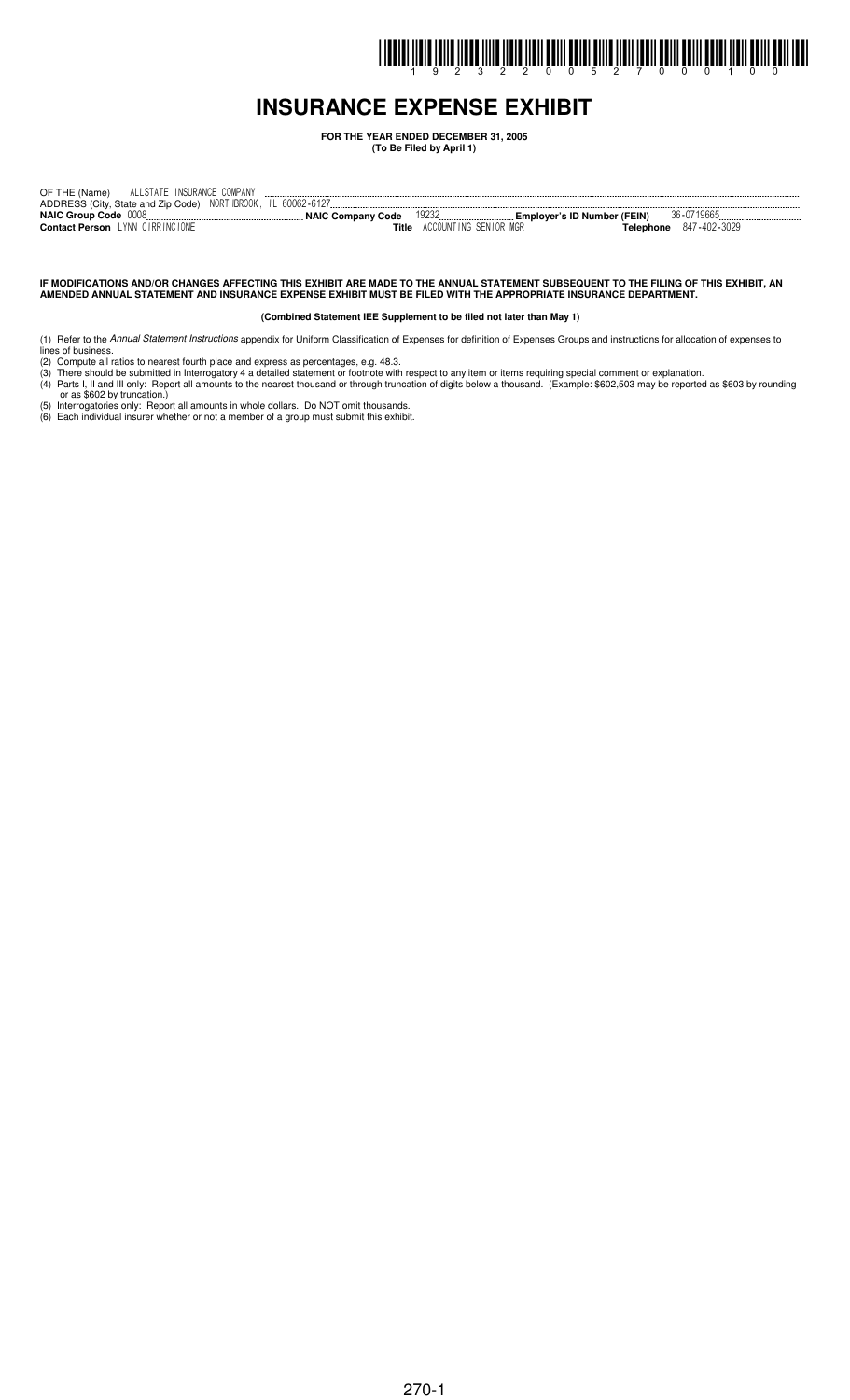## **INTERROGATORIES**

|     | 1. Change in reserve for deferred maternity and other similar benefits are reflected in:                                                     |                  |
|-----|----------------------------------------------------------------------------------------------------------------------------------------------|------------------|
|     |                                                                                                                                              |                  |
|     |                                                                                                                                              |                  |
|     |                                                                                                                                              | [X]              |
|     | 2. Indicate amounts received from securities subject to proration for federal tax purposes. Report amounts in whole dollars only:            |                  |
|     |                                                                                                                                              |                  |
|     |                                                                                                                                              |                  |
|     |                                                                                                                                              |                  |
|     |                                                                                                                                              |                  |
|     |                                                                                                                                              |                  |
|     | 3. Indicate amounts shown in the Annual Statement for the following items. Report amounts in whole dollars only:                             |                  |
|     |                                                                                                                                              |                  |
|     |                                                                                                                                              |                  |
|     | 4.1 The information provided in the Insurance Expense Exhibit will be used by many persons to estimate the allocation of expenses and profit | Yes [ ] No [ X ] |
| 4.2 | Are items allocated to lines of business in Parts II and III using methods not defined in the instructions? Statement may be attached        | Yes [X ] No [ ]  |
|     | 4.3 If yes, explain:<br>The Miscellaneous taxes unassigned reflected on Parts II and III are tax expenses that were incurred in states and   |                  |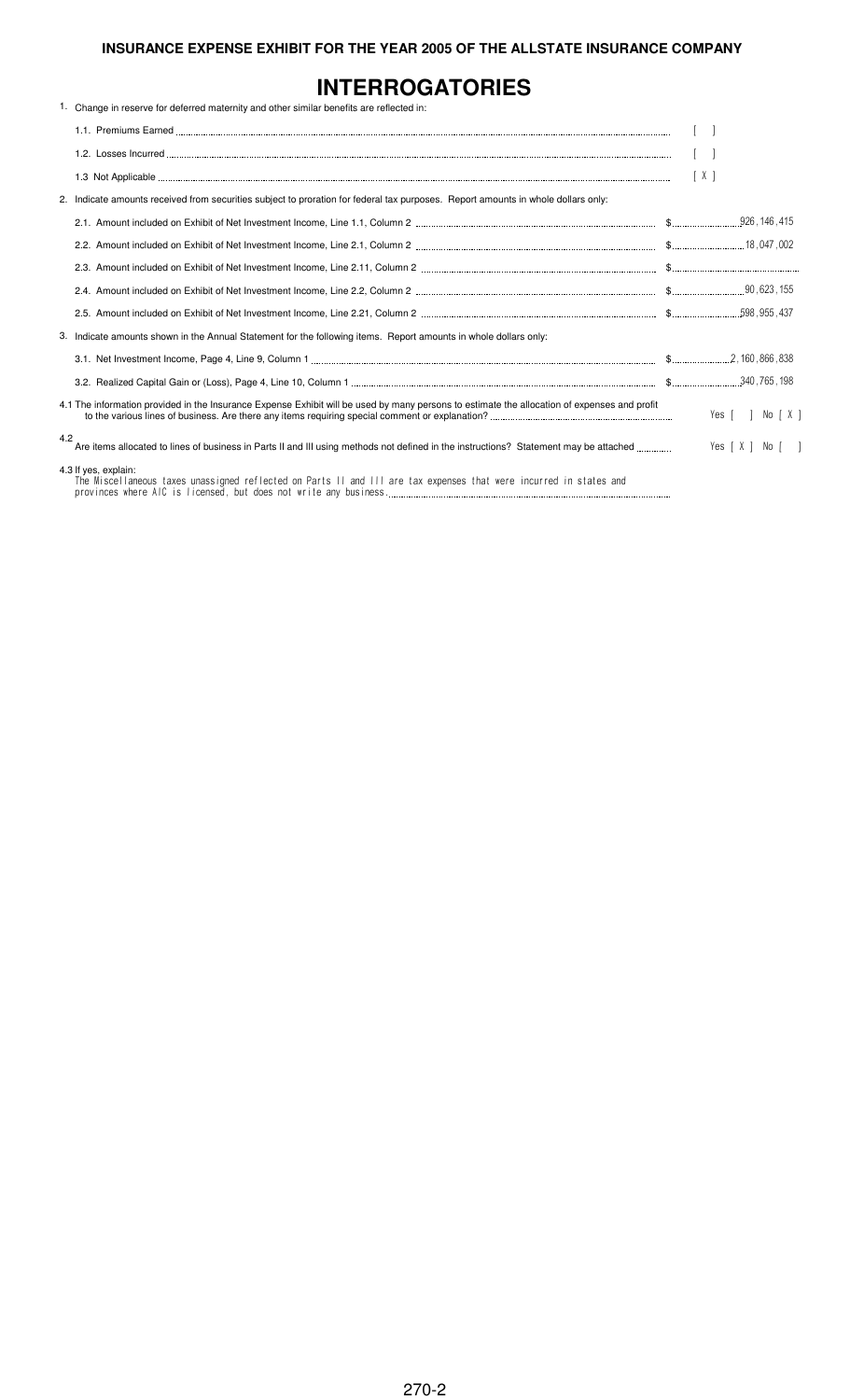### **PART I - ALLOCATION TO EXPENSE GROUPS**

|     |                                                     |                 | (000 OMITTED)      |                                    |                 |            |               |
|-----|-----------------------------------------------------|-----------------|--------------------|------------------------------------|-----------------|------------|---------------|
|     |                                                     | $\mathbf{1}$    |                    | <b>Other Underwriting Expenses</b> |                 | 5          | 6             |
|     |                                                     |                 | $\overline{c}$     | 3                                  | $\overline{4}$  |            |               |
|     |                                                     |                 | Acquisition, Field |                                    |                 |            |               |
|     |                                                     |                 | Supervision and    |                                    |                 |            |               |
|     | <b>Operating Expense</b>                            | Loss Adjustment | Collection         | General                            | Taxes, Licenses | Investment | Total         |
|     | Classifications                                     | Expense         | Expenses           | Expenses                           | and Fees        | Expenses   | Expenses      |
|     |                                                     |                 |                    |                                    |                 |            |               |
|     | 1. Claim adjustment services:                       |                 |                    |                                    |                 |            |               |
|     |                                                     |                 |                    |                                    |                 |            | 293,016       |
|     |                                                     |                 |                    |                                    |                 |            |               |
|     |                                                     |                 |                    |                                    |                 |            | .269,777      |
|     |                                                     | (2,099)         |                    |                                    |                 |            | (2,099)       |
|     |                                                     |                 |                    |                                    |                 |            |               |
|     | 1.4 Net claim adjustment services                   |                 |                    |                                    |                 |            |               |
|     |                                                     |                 |                    |                                    |                 |            |               |
|     |                                                     |                 |                    |                                    |                 |            |               |
|     | 2. Commission and brokerage:                        |                 |                    |                                    |                 |            |               |
|     |                                                     |                 |                    |                                    |                 |            |               |
|     | 2.2 Reinsurance assumed excluding                   |                 |                    |                                    |                 |            |               |
|     |                                                     |                 |                    |                                    |                 |            |               |
|     | 2.3 Reinsurance ceded excluding                     |                 |                    |                                    |                 |            |               |
|     |                                                     |                 |                    |                                    |                 |            |               |
|     |                                                     |                 |                    |                                    |                 |            |               |
|     |                                                     |                 |                    |                                    |                 |            |               |
|     |                                                     |                 |                    |                                    |                 |            |               |
|     |                                                     |                 |                    |                                    |                 |            |               |
|     |                                                     |                 |                    |                                    |                 |            |               |
|     | 2.7 Policy and membership fees                      |                 |                    |                                    |                 |            |               |
|     |                                                     |                 |                    |                                    |                 |            |               |
|     | 2.8 Net commission and brokerage (Lines             |                 |                    |                                    |                 |            |               |
|     |                                                     |                 |                    |                                    |                 |            |               |
|     |                                                     |                 |                    |                                    |                 |            |               |
|     |                                                     |                 |                    |                                    |                 |            |               |
| 4.  |                                                     |                 |                    |                                    |                 |            |               |
|     |                                                     |                 |                    |                                    |                 |            |               |
|     |                                                     |                 |                    |                                    |                 |            |               |
|     |                                                     |                 |                    |                                    |                 |            |               |
|     |                                                     |                 |                    |                                    |                 |            |               |
|     | 8. Salary related items:                            |                 |                    |                                    |                 |            |               |
|     |                                                     |                 |                    |                                    |                 |            |               |
|     |                                                     |                 |                    |                                    |                 |            |               |
|     |                                                     |                 |                    |                                    |                 |            |               |
|     |                                                     |                 |                    |                                    |                 |            |               |
|     |                                                     |                 |                    | 2,816                              |                 |            | 1.122         |
|     |                                                     |                 |                    |                                    |                 |            |               |
|     |                                                     |                 |                    |                                    |                 |            |               |
|     |                                                     |                 |                    | 25,630                             |                 |            | 138,801       |
|     |                                                     |                 | 1. 37,745          |                                    |                 |            | 213,564       |
|     |                                                     |                 | 13,343             |                                    |                 |            |               |
|     |                                                     |                 |                    |                                    |                 |            |               |
|     | 15. Cost or depreciation of EDP equipment and       |                 |                    | 107,421                            |                 |            |               |
|     |                                                     |                 |                    |                                    |                 |            |               |
|     |                                                     |                 |                    |                                    |                 |            |               |
|     | 17. Postage, telephone and telegraph,               |                 |                    |                                    |                 |            |               |
|     |                                                     |                 |                    |                                    |                 |            | .288,514<br>. |
|     |                                                     | 2,472           | 4,040              | 29,582                             |                 | 1,202      | 37,297        |
|     |                                                     |                 |                    |                                    |                 |            |               |
| 19. |                                                     |                 | 1, 123, 793        | 1,070,784                          |                 | .41,285    | .4,062,702    |
|     | 20. Taxes, licenses and fees:                       |                 |                    |                                    |                 |            |               |
|     | 20.1 State and local insurance taxes                |                 |                    |                                    |                 |            |               |
|     |                                                     |                 |                    |                                    |                 |            |               |
|     | deducting guaranty association                      |                 |                    |                                    |                 |            |               |
|     |                                                     |                 |                    |                                    | .601,992        |            | .601,992      |
|     | 20.2 Insurance department licenses and              |                 |                    |                                    |                 |            |               |
|     | fees                                                |                 |                    |                                    | 7,566           |            | 7,566         |
|     | 20.3 Gross quaranty association                     |                 |                    |                                    |                 |            |               |
|     |                                                     |                 |                    |                                    | .20,765         |            | .20,765       |
|     |                                                     |                 |                    |                                    |                 |            |               |
|     | 20.4 All other (excluding Federal and               |                 |                    |                                    |                 |            |               |
|     | foreign income and real estate)                     |                 |                    |                                    | 20,033          |            | 20,033        |
|     | 20.5 Total taxes, licenses and fees                 |                 |                    |                                    |                 |            |               |
|     |                                                     |                 |                    |                                    | 650,356         |            | .650,356      |
|     |                                                     |                 |                    |                                    |                 | .36,563    | .36,563       |
|     |                                                     |                 |                    |                                    |                 |            |               |
| 22. |                                                     |                 |                    |                                    |                 | 12,065     | 12,065        |
|     | 23. Reimbursements by uninsured accident            |                 |                    |                                    |                 |            |               |
|     |                                                     | XXX             | XXX<br>.           | XX                                 |                 | XXX        | XXX           |
|     | 24. Aggregate write-ins for Miscellaneous           |                 |                    |                                    |                 |            |               |
|     |                                                     | 982,003         | 84,773             | 164,432                            |                 | 2,969      | 1,234,176     |
|     | 25. TOTAL EXPENSES INCURRED                         | 3,373,736       | 4,317,855          | 1,235,216                          | 650,356         | 92,882     | 9,670,045     |
|     |                                                     |                 |                    |                                    |                 |            |               |
|     | <b>DETAILS OF WRITE-INS</b>                         |                 |                    |                                    |                 |            |               |
|     |                                                     |                 |                    |                                    |                 |            |               |
|     | 2401. Outside clerical/professional services560,795 |                 | 98,197             | .142,936                           |                 | .3.864     | .805,792      |
|     |                                                     |                 | 1.720              | .56,626                            |                 | (895)      | .124, 103     |
|     |                                                     |                 | . 9                | .20,624                            |                 |            | 20,637        |
|     | 2498. Summary of remaining write-ins for Line 24    |                 |                    |                                    |                 |            |               |
|     |                                                     | 354,551         | (15, 153)          | (55, 754)                          |                 |            | .283,644      |
|     |                                                     | .               |                    |                                    |                 |            |               |
|     | 2499. TOTALS (Lines 2401 thru 2403 plus 2498)       |                 |                    |                                    |                 |            |               |
|     | (Line 24 above)                                     | 982,003         | 84,773             | 164,432                            |                 | 2,969      | 1,234,176     |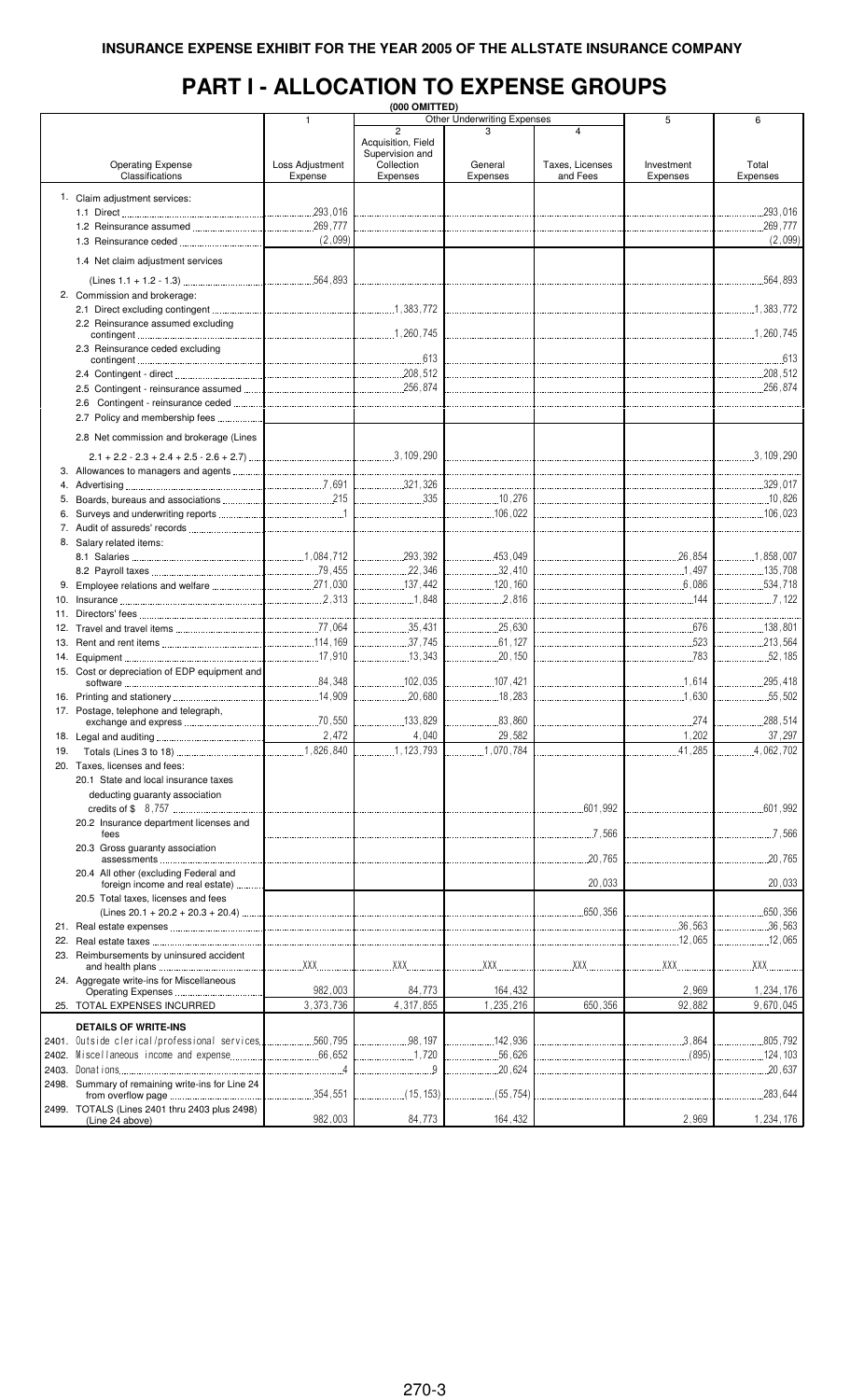#### **PART II - ALLOCATION TO LINES OF BUSINESS NET OF REINSURANCE**

PREMIUMS, LOSSES, EXPENSES, RESERVES AND PROFITS AND PERCENTAGES TO PREMIUMS EARNED FOR BUSINESS NET OF REINSURANCE

**(000 OMITTED)**

|       |                                            | <b>Premiums Written</b><br>Pa. 8. Pt. 1B. Col. 6) |                                              | <b>Premiums Earned</b><br>(Pa. 6. Pt. 1. Col. 4) |                                 | Dividends to<br>Policyholders<br>(Pa. 4. Line 17) |                | <b>Incurred Loss</b><br>(Pg. 9, Pt. 2,<br>Col. 7) |               | Defense and Cost<br>Containment<br><b>Expenses Incurred</b> |            | Adjusting and Other<br><b>Expenses Incurred</b> |                      | <b>Unpaid Losses</b><br>(Pg. 10, Pt. 2A,<br>Col. 8 |              | Defense and Cost<br>Containment<br><b>Expenses Unpaid</b> |          | <b>Adjusting and Other</b><br><b>Expenses Unpaid</b> |              | <b>Unearned Premium</b><br>Reserves<br>(Pg. 7, Pt. 1A, Col. 5) |            | Agents' Balances |             |
|-------|--------------------------------------------|---------------------------------------------------|----------------------------------------------|--------------------------------------------------|---------------------------------|---------------------------------------------------|----------------|---------------------------------------------------|---------------|-------------------------------------------------------------|------------|-------------------------------------------------|----------------------|----------------------------------------------------|--------------|-----------------------------------------------------------|----------|------------------------------------------------------|--------------|----------------------------------------------------------------|------------|------------------|-------------|
|       |                                            | Amount                                            | $\overline{c}$<br>$\%$                       | 3<br>Amount                                      | $\overline{4}$<br>$\frac{6}{6}$ | $5^{\circ}$<br>Amount                             | 6<br>%         | Amount                                            | 8<br>$\%$     | -9<br>Amount                                                | 10<br>$\%$ | 11<br>Amount                                    | 12 <sup>2</sup><br>% | 13<br>Amount                                       | 14<br>%      | 15<br>Amount                                              | 16<br>%  | 17<br>Amount                                         | 18<br>$\%$   | 19<br>Amount                                                   | 20<br>$\%$ | 21<br>Amount     | 22<br>$\%$  |
|       | Fire                                       | .84,627                                           | .xxx                                         | .85.785                                          | .100.0                          |                                                   |                | .61,218                                           | .71.4         | .4.165                                                      | .4.9       | .5.057                                          | .5.9                 | .32,740                                            | .38.2        | .2,510                                                    | .2.9     | .2,288                                               | .2.7         | .46, 81'                                                       | .54.6      | .12.922          | .15.1       |
| 2.1   | <b>Allied Lines</b>                        | .68.877                                           | XXX.                                         | .71.163                                          | .100.0                          |                                                   |                | .34,620                                           | 48.6          | .1.285                                                      | 1.8        | .11.254                                         | .15.8                | .11.782                                            | 16.6         | .1.121                                                    | 1.6      | 4.809                                                | 6.8          | 37.253                                                         | 52.3       | .10.517          | .14.8       |
| 2.2   | Multiple Peril Crop                        |                                                   | XXX.                                         |                                                  | 100.0                           |                                                   |                |                                                   |               |                                                             |            |                                                 |                      |                                                    |              |                                                           |          |                                                      |              |                                                                |            |                  |             |
| 2.3   | Federal Flood                              |                                                   | XXX                                          |                                                  | 100.                            |                                                   |                |                                                   |               |                                                             |            | (30, 706)                                       |                      |                                                    |              |                                                           |          | .56.731                                              |              |                                                                |            |                  |             |
| 3     | <b>Farmowners Multiple Peril</b>           |                                                   | .xxx                                         |                                                  | 100.0                           |                                                   |                | (110)                                             |               |                                                             |            |                                                 |                      |                                                    |              |                                                           |          |                                                      |              |                                                                |            |                  |             |
| 4     | <b>Homeowners Multiple Peril</b>           | .6.276.955                                        | <b>XXX</b>                                   | .6.044.875                                       | 100.0                           | $\cdot$ <sup>1</sup>                              | 0.0            | .5.553.868                                        | 91.9          | 110,388                                                     | 1.8        | .847,231                                        | 14.0                 | .2.906.950                                         | 48.1         | 189,836                                                   | 3.1      | .374,508                                             | 6.2          | .3.323.593                                                     | .55.0      | 958.465          | .15.9       |
| 5.1   | <b>Commercial Multiple Peril</b>           |                                                   |                                              |                                                  |                                 |                                                   |                |                                                   |               |                                                             |            |                                                 |                      |                                                    |              |                                                           |          |                                                      |              |                                                                |            |                  |             |
|       | (Non-Liability Portion)                    | .449,256                                          | XXX.                                         | .429,783                                         | 100.0                           |                                                   | 0.0            | .584,687                                          | .136.0        | .8.877                                                      | .2.1       | 106, 129                                        | .24.7                | .383,525                                           | .89.2        | .13,849                                                   | 3.2      | .50,422                                              | .11.7        | .231,475                                                       | 53.9       | .68.600          | .16.0       |
|       | 5.2 Commercial Multiple Peril              |                                                   |                                              |                                                  |                                 |                                                   |                |                                                   |               |                                                             |            |                                                 |                      |                                                    |              |                                                           |          |                                                      |              |                                                                |            |                  |             |
|       | (Liability Portion)                        | 185,652                                           | <b>XXX</b>                                   | .179,778                                         | 100.0                           |                                                   |                | .76.970                                           | .42.8         | 23,375                                                      | .13.0      | 13,542                                          | .7.5                 | 129,736                                            | .72.2        | .35,971                                                   | .20.0    | .6.783                                               | 3.8          | .92,424                                                        | 51.4       | .28,348          | .15.8       |
| 6.    | Mortgage Guaranty                          |                                                   | XXX.                                         |                                                  | 100.                            |                                                   |                |                                                   |               |                                                             |            |                                                 |                      |                                                    |              |                                                           |          |                                                      |              |                                                                |            |                  |             |
| 8.    | Ocean Marine                               | 5,825                                             | $\overline{X}$ $\overline{X}$ $\overline{X}$ | .5.715                                           | 100.0                           |                                                   |                | .2.198                                            | .38.5         | .216                                                        | 3.8        | 852                                             | .14.9                | .1,842                                             | .32.2        | .61                                                       | .1.1     | .358                                                 | .6.3         | .2,564                                                         | 44.9       | .890             | .15.6       |
| 9.    | <b>Inland Marine</b>                       | .238.481                                          | .XXX                                         | .227,370                                         | 100.                            |                                                   | 0 <sub>0</sub> | .102,928                                          | 45.3          | .2.100                                                      | 0.9        | 29.645                                          | .13.0                | 29.850                                             | 13.1         | 1.195                                                     | 0.5      | .6.953                                               | .3.1         | 117.523                                                        | .51.7      | .36.415          | .16.0       |
| 10.   | Financial Guaranty.                        |                                                   | XXX.                                         |                                                  | 100.0                           |                                                   |                |                                                   |               |                                                             |            |                                                 |                      |                                                    |              |                                                           |          |                                                      |              |                                                                |            |                  |             |
| 11.   | Medical Malpractice.                       |                                                   | <b>XXX</b>                                   |                                                  | .100.0                          |                                                   |                | (39)                                              |               | .52                                                         |            |                                                 |                      | .1.603                                             |              | .374                                                      |          | .25                                                  |              |                                                                |            |                  |             |
| 12.   | Earthquake                                 | .59,450                                           | <b>XXX</b>                                   | .56,780                                          | 100.0                           |                                                   |                | (4.737)                                           | (8.3)         | (287)                                                       | (0.5)      | 6.040                                           | .10.6                | 6.429                                              | .11.3        | 3.229                                                     | .5.7     | .6.998                                               | .12.3        | .30,680                                                        | .54.0      | .9.078           | .16.0       |
| 13.   | Group A & H (See Interrogatory 1)          |                                                   | .xxx                                         |                                                  | 100.0                           |                                                   |                | .11                                               |               |                                                             |            |                                                 |                      | .35                                                |              |                                                           |          |                                                      |              |                                                                |            |                  |             |
| 14.   | Credit A & H                               | (330)                                             | XXX.                                         | (29)                                             | .100.0                          |                                                   |                | .37                                               | (126.3)       |                                                             |            | (40)                                            | .135.8               | 255                                                | (866.9)      |                                                           |          |                                                      |              | (1)                                                            | 3.8        | (50)             | .171.1      |
| 15.   | Other A & H (See Interrogatory 1)          |                                                   | <b>XXX</b>                                   |                                                  | 100.0                           |                                                   |                |                                                   |               |                                                             |            |                                                 |                      | $\lceil$ 1                                         |              |                                                           |          |                                                      |              |                                                                |            |                  |             |
| 16.   | Workers' Compensation                      | .320                                              | <b>XXX</b>                                   | 455                                              | 100.                            |                                                   |                | .9.360                                            | .2.056.5      | 450                                                         | 98.8       | (3,626)                                         | (796.6)              | .148.913                                           | .32,717.6    | .2.641                                                    | .580.3   | .2.529                                               | .555.6       | (1,075)                                                        | (236.2)    | .49              | .10.7       |
| 17.   | Other Liability                            | .106,570                                          | XXX                                          | .105,059                                         | 100.0                           |                                                   |                | .37,573                                           | .35.8         | .11,169                                                     | .10.6      | .20.811                                         | .19.8                | .393,588                                           | .374.6       | .67,357                                                   | .64.1    | .18,669                                              | .17.8        | .50,466                                                        | .48.0      | .16,273          | 15.5        |
| 18.   | Products Liability.                        | .(666                                             | $\overline{X}$ $\overline{X}$ $\overline{X}$ | .89                                              | 100.0                           |                                                   |                | .136,611                                          | 152,848.7     | .8,561                                                      | 9.578.4    | 9.607                                           | 10,748.6             | 1,250,634                                          | , 399, 283.  | .241,326                                                  | 70,009.8 | .44,158                                              | .49,407.2    | .632                                                           | .706.7     | (102)            | (113.8)     |
|       | 19.1,19.2 Private Passenger Auto Liability | 9.663.042                                         | XXX.                                         | 9.655.514                                        | 100.0                           | 16                                                | 0.0            | .5,458,462                                        | .56.5         | 343,200                                                     | 3.6        | .141.081                                        | .11.8                | 6.959.660                                          | .72.1        | 1,388,389                                                 | .14.4    | .730.555                                             | 7.6          | 2.614.954                                                      | .27.1      | .475.506         | 15.3        |
|       | 19.3,19.4 Commercial Auto Liability        | .416,339                                          | <b>XXX</b>                                   | .412,353                                         | 100.0                           |                                                   | 0.0            | .222,561                                          | .54.0         | .30,069                                                     | .7.3       | .41,385                                         | .10.0                | 473,414                                            | .114.8       | .54,989                                                   | .13.3    | .22,275                                              | .5.4         | .203,571                                                       | .49.4      | .63.573          | .15.4       |
| 21.1  | Private Pass. Auto Physical Damage         | 7,357,935                                         | .xxx                                         | .7, 304, 343                                     | 100.0                           | .13                                               | .0.0           | .3,663,834                                        | .50.2         | 20,283                                                      | .0.3       | .592, 291                                       | .8.1                 | .286,689                                           | .3.9         | 8,309                                                     | .0.1     | .107,429                                             | .1.5         | .1,931,013                                                     | .26.4      | .123.526         | .15.4       |
| 21.2  | Commercial Auto Physical Damage            | .167,414                                          | <b>XXX</b>                                   | 170,385                                          | 100.0                           |                                                   |                | .68,297                                           | .40.1         | 760                                                         | .0.4       | .16,294                                         | .9.6                 | .2.073                                             | .1.2         | .91                                                       | .0.1     | .2.221                                               | .1.3         | .81,362                                                        | .47.8      | .25,563          | .15.0       |
| 22.   | Aircraft (all perils)                      | .20                                               | <b>XXX</b>                                   | $\cdot$ <sup>2</sup>                             | 100.0                           |                                                   |                | (6, 961)                                          | 32,411.6      | . 71                                                        | .329.0     | $\dots$ 2                                       | .9.8                 | 6.392                                              | .29,763.9    | 76                                                        | .353.4   | .25                                                  | .114.8       | 25                                                             | .115.6     |                  | 14.5        |
| 23.   | Fidelity                                   | .424                                              | <b>XXX</b>                                   | .426                                             | 100.0                           |                                                   |                | .78                                               | .18.4         |                                                             |            | 116                                             | .27.1                | 232                                                | .54.5        |                                                           | .1.7     | .23                                                  | .5.4         | .206                                                           | .48.3      | .65              | .15.2       |
| 24.   | Surety                                     |                                                   | XXX.                                         | 147                                              | 100.                            |                                                   |                | .12,081                                           | .8.212.0      | 95                                                          | 64.7       | .66                                             | .45.1                | (7.145)                                            | (4, 856.9)   | 69                                                        | .46.8    | 101                                                  | .68.7        | 40                                                             | .27.1      |                  | .0.4        |
| 26.   | Burglary and Theft                         | .1.166                                            |                                              | .1.188                                           | 100.0                           |                                                   |                | .423                                              | .35.6         |                                                             | 0.1        | .77                                             | 6.5                  | $5-$                                               | 4.6          |                                                           | 0.1      | 142                                                  | .11.9        | .568                                                           | 47.8       | 178              | .15.0       |
|       | Boiler and Machinery                       |                                                   | .XXX                                         |                                                  | 100.                            |                                                   |                |                                                   |               |                                                             |            | .501                                            |                      |                                                    |              |                                                           |          | 68                                                   |              |                                                                |            |                  |             |
| 27.   |                                            |                                                   | <b>XXX</b>                                   |                                                  | 100.0                           |                                                   |                | (36)                                              |               |                                                             |            |                                                 |                      |                                                    |              |                                                           |          |                                                      |              |                                                                |            |                  |             |
| 28.   | Credit<br>International                    |                                                   | .xxx.                                        |                                                  | 100.                            |                                                   |                |                                                   |               |                                                             |            |                                                 |                      |                                                    |              |                                                           |          |                                                      |              |                                                                |            |                  |             |
| 29.   | 30,31,32. Reinsurance - Nonproportional    |                                                   | .XXX                                         |                                                  |                                 |                                                   |                |                                                   |               |                                                             |            |                                                 |                      |                                                    |              |                                                           |          |                                                      |              |                                                                |            |                  |             |
|       |                                            |                                                   | <b>XXX</b>                                   |                                                  | 100.                            |                                                   |                | (5.679)                                           |               | 10                                                          |            |                                                 |                      | .13.576                                            |              | 28                                                        |          |                                                      |              |                                                                |            |                  |             |
|       | Assumed                                    |                                                   |                                              |                                                  |                                 |                                                   |                |                                                   |               |                                                             |            |                                                 |                      |                                                    |              |                                                           |          |                                                      |              |                                                                |            |                  |             |
| 33.   | Aggregate write-ins for Other Lines of     |                                                   |                                              |                                                  |                                 |                                                   |                |                                                   |               |                                                             |            |                                                 |                      |                                                    |              |                                                           |          |                                                      |              |                                                                | .103.1     |                  |             |
|       | <b>Business</b>                            | 25,081,370                                        | XXX.<br><b>XXX</b>                           | .3.087<br>24.754.287                             | 100.0<br>100.0                  | 42                                                | 0.0            | 2.155<br>16,010,416                               | .69.8<br>64.7 | 47<br>564.893                                               | .1.5       | .1,240<br>2.808.846                             | 40.2                 | 84<br>13.032.936                                   | .2.7<br>52.6 | 2,011,429                                                 | 8.1      | .726<br>.438.799                                     | .23.5<br>5.8 | 3.182<br>8,767,266                                             | 35.4       | 3,829,821        | 0.0<br>15.5 |
| 34.   | TOTAL (Lines 1 through 33)                 |                                                   |                                              |                                                  |                                 |                                                   |                |                                                   |               |                                                             | 2.3        |                                                 | 11.3                 |                                                    |              |                                                           |          |                                                      |              |                                                                |            |                  |             |
|       | <b>DETAILS OF WRITE-INS</b>                |                                                   |                                              |                                                  |                                 |                                                   |                |                                                   |               |                                                             |            |                                                 |                      |                                                    |              |                                                           |          |                                                      |              |                                                                |            |                  |             |
| 3301. | Mechanical breakdown                       |                                                   | XXX.                                         | 3.08                                             | 100.0                           |                                                   |                | .2.155                                            | 69.8          | 47                                                          | 1.5        | 1,240                                           | 40.2                 | 84                                                 | 2.7          |                                                           |          | 726                                                  | .23.5        | 3,182                                                          | .103.1     |                  | 0.0         |
| 3302  | Miscellaneous taxes unassigned.            |                                                   | <b>XXX</b>                                   |                                                  | 100.                            |                                                   |                |                                                   |               |                                                             |            |                                                 |                      |                                                    |              |                                                           |          |                                                      |              |                                                                |            |                  |             |
| 3303  |                                            |                                                   | <b>XXX</b>                                   |                                                  | 100.                            |                                                   |                |                                                   |               |                                                             |            |                                                 |                      |                                                    |              |                                                           |          |                                                      |              |                                                                |            |                  |             |
| 3398. | Summary of remaining write-ins for         |                                                   |                                              |                                                  |                                 |                                                   |                |                                                   |               |                                                             |            |                                                 |                      |                                                    |              |                                                           |          |                                                      |              |                                                                |            |                  |             |
|       | Line 33 from overflow page                 |                                                   | XXX                                          |                                                  | 100.                            |                                                   |                |                                                   |               |                                                             |            |                                                 |                      |                                                    |              |                                                           |          |                                                      |              |                                                                |            |                  |             |
| 3399. | TOTALS (Lines 3301 thru 3303 plus          |                                                   |                                              |                                                  |                                 |                                                   |                |                                                   |               |                                                             |            |                                                 |                      |                                                    |              |                                                           |          |                                                      |              |                                                                |            |                  |             |
|       | 3398) (Line 33 above)                      | $\overline{7}$                                    | <b>XXX</b>                                   | 3.087                                            | 100.0                           |                                                   |                | 2.155                                             | 69.8          | 47                                                          | 1.5        | 1.240                                           | 40.2                 | 84                                                 | 2.7          |                                                           |          | 726                                                  | 23.5         | 3.182                                                          | 103.1      |                  | 0.0         |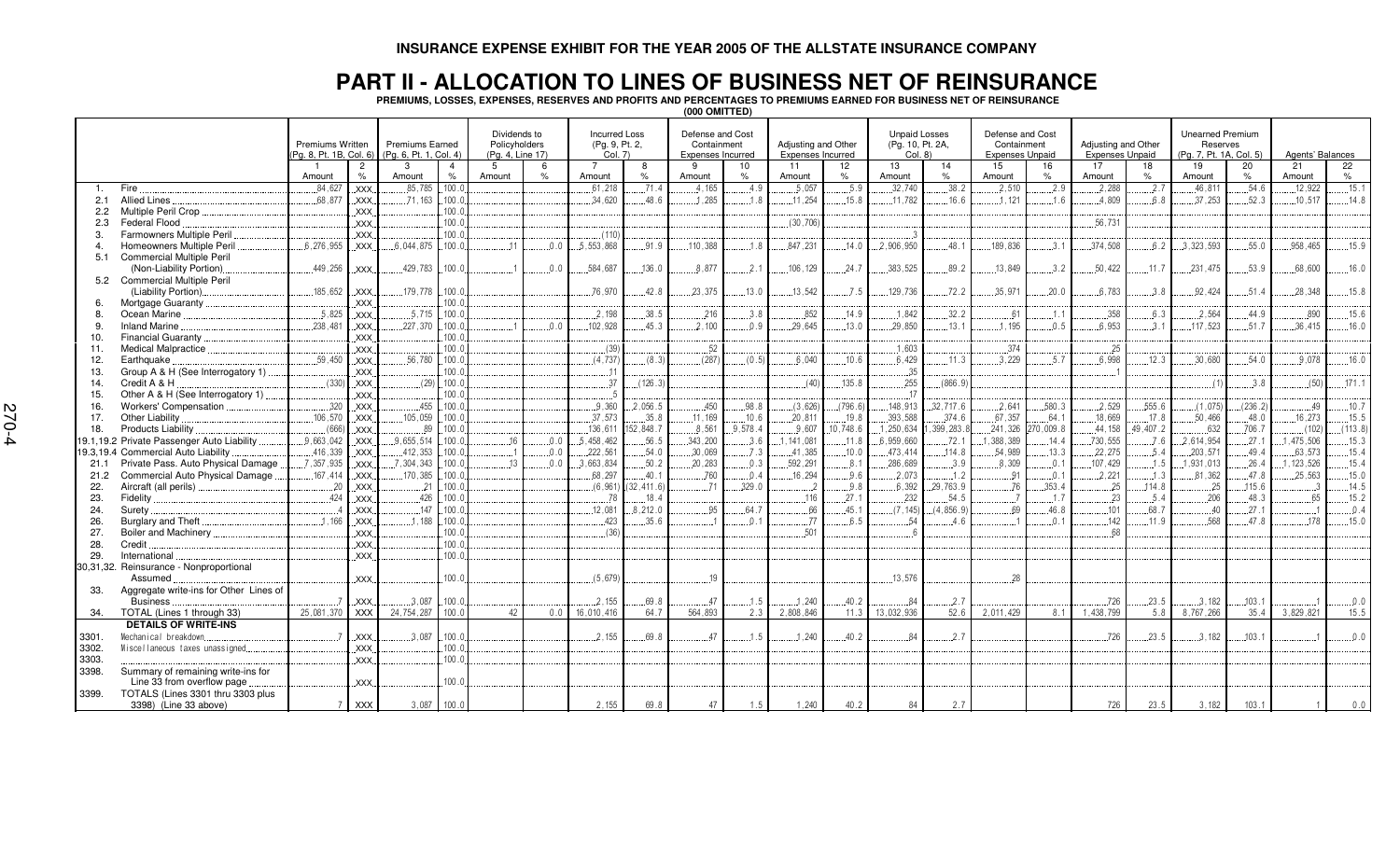## PART II – ALLOCATION TO LINES OF BUSINESS NET OF REINSURANCE (continued)<br>Premiums, losses, expenses, reserves and profits and percentages to premiums earned for business net of reinsurance

| (000 OMITTED) |                                                                                                                                  |                                                                                              |                |                 |                                                                                                                                                                                                   |           |                |                                                                        |               |                                                                         |             |                                         |                                                                          |                        |                                                                                              |                      |                                                                  |                      |                             |                 |                   |
|---------------|----------------------------------------------------------------------------------------------------------------------------------|----------------------------------------------------------------------------------------------|----------------|-----------------|---------------------------------------------------------------------------------------------------------------------------------------------------------------------------------------------------|-----------|----------------|------------------------------------------------------------------------|---------------|-------------------------------------------------------------------------|-------------|-----------------------------------------|--------------------------------------------------------------------------|------------------------|----------------------------------------------------------------------------------------------|----------------------|------------------------------------------------------------------|----------------------|-----------------------------|-----------------|-------------------|
|               |                                                                                                                                  | Commission and<br><b>Brokerage Expenses</b><br>Incurred<br>(IEE Pt. 1. Line 2.8.)<br>Col. 2) |                | Col. 4          | Other Acquisitions, Field<br>Supervision, and<br>Taxes, Licenses & Fees<br><b>Collection Expenses</b><br>Incurred<br>Incurred (IEE Pt. 1, Line<br>(IEE Pt. 1, Line 20.5,<br>25 minus 2.8, Col. 2) |           |                | <b>General Expenses</b><br>Incurred<br>(IEE Pt. 1, Line 25,<br>Col. 3) |               | Other Income Less<br>Other Expenses<br>(Pg. 4, Line 15<br>minus Line 5) |             | Pre-Tax Profit or Loss<br>Excluding All | Investment Gain<br>On Funds Attributable<br>to Insurance<br>Transactions |                        | Profit or Loss Excluding<br><b>Investment Gain</b><br>Attributable to Capital<br>and Surplus |                      | <b>Investment Gain</b><br>Attributable to<br>Capital and Surplus |                      | <b>Total Profit or Loss</b> |                 |                   |
|               |                                                                                                                                  | 23                                                                                           | 24             | 25              | 26                                                                                                                                                                                                | 27        | 28             | 29                                                                     | 30            | 31                                                                      | 32          | Investment Gain<br>33                   | 34                                                                       | 35                     | 36                                                                                           | $\overline{37}$      | 38                                                               | 39                   | 40                          | 41              | 42                |
|               |                                                                                                                                  | Amount                                                                                       | $\%$           | Amount          | $\%$                                                                                                                                                                                              | Amount    | %              | Amount                                                                 | $\%$          | Amount                                                                  | $\%$        | Amount                                  | $\%$                                                                     | Amount                 | $\%$                                                                                         | Amount               | $\%$                                                             | Amount               | $\%$                        | Amount          | $\%$              |
| 1.            | Fire.                                                                                                                            | .11,210                                                                                      | .13.1          | 4.232           | 4.9                                                                                                                                                                                               | .3.068    | .3.6           | .4.541                                                                 | .5.3          | .671                                                                    | .0.8        | (7.034)                                 | (8.2)                                                                    | .3.921                 | .4.6                                                                                         | (3, 114)             | (3.6)                                                            | .4.836               | .5.6                        | .1.722          | .2.0              |
| 2.1           | <b>Allied Lines</b>                                                                                                              | .7.503                                                                                       | .10.5          | .3.840          | 5.4                                                                                                                                                                                               | .3.501    | 4.9            | .3.209                                                                 | 4.5           | 595                                                                     | 0.8         | 6.545                                   | .9.2                                                                     | .2.411                 | 3.4                                                                                          | 8.957                | .12.6                                                            | .3.691               | .5.2                        | .12.648         | .17.8             |
| $2.2^{\circ}$ |                                                                                                                                  |                                                                                              |                |                 |                                                                                                                                                                                                   |           |                |                                                                        |               |                                                                         |             |                                         |                                                                          |                        |                                                                                              |                      |                                                                  |                      |                             |                 |                   |
| 2.3<br>3.     | Federal Flood<br>Farmowners Multiple Peril                                                                                       | (179)                                                                                        |                | 79              |                                                                                                                                                                                                   | (9,871)   |                | (8, 793)                                                               |               |                                                                         |             | .49,470<br>.110                         |                                                                          | .2.121                 |                                                                                              | .51,591<br>114       |                                                                  | .688                 |                             | .52,279<br>.115 |                   |
|               | Homeowners Multiple Peril                                                                                                        | .794.333                                                                                     | .13.1          | 157.456         | 2.6                                                                                                                                                                                               | .307.894  | 5.1            | 230,620                                                                | .3.8          | .46.860                                                                 | 0.8         | (1.910.067)                             | (31.6)                                                                   | .303.792               | 5.0                                                                                          | (1.606, 275)         | (26.6)                                                           | .337.678             | .5.6                        | (1, 268, 597)   | (21.0)            |
| 5.1           | Commercial Multiple Peril (Non-Liability                                                                                         |                                                                                              |                |                 |                                                                                                                                                                                                   |           |                |                                                                        |               |                                                                         |             |                                         |                                                                          |                        |                                                                                              |                      |                                                                  |                      |                             |                 |                   |
|               | Portion)                                                                                                                         | .54,797                                                                                      | .12.8          | .11.846         | .2.8                                                                                                                                                                                              | .21,325   | .5.0           | .25,236                                                                | .5.9          | .3.159                                                                  | .0.7        | (379.957)                               | (88.4)                                                                   | .36,031                | 8.4                                                                                          | (343, 926)           | (80.0)                                                           | .28,667              | .6.7                        | (315, 259)      | (73.4)            |
| 5.2           | Commercial Multiple Peril (Liability Portion)                                                                                    | 22.288                                                                                       | .12.4          | 4.604           | 2.6                                                                                                                                                                                               | .8.140    | 4.5            | .10.462                                                                | .5.8          | .879                                                                    | .0.5        | 21.276                                  | . 11.8                                                                   | 14.690                 | 8.2                                                                                          | .35,966              | .20.0                                                            | .11.727              | 6.5                         | .47,693         | 26.5              |
| 6             |                                                                                                                                  |                                                                                              |                |                 |                                                                                                                                                                                                   |           |                |                                                                        |               |                                                                         |             |                                         |                                                                          | (33)                   |                                                                                              | (33)                 |                                                                  |                      |                             | (33)            |                   |
| 8.            |                                                                                                                                  | .753                                                                                         | .13.2          | .211            | 3.7                                                                                                                                                                                               | .274      | .4.8           | .470                                                                   | 8.2           | .120                                                                    | 2.1         | .861                                    | .15.1                                                                    | (1,085)                | (19.0)                                                                                       | (224)                | (3.9)                                                            | .302                 | .5.3                        | .77             | .1.4              |
| 9.            | <b>Inland Marine</b><br>Financial Guaranty                                                                                       | 37.844                                                                                       | 16.6           | 5.998           | 2.6                                                                                                                                                                                               | 9.691     | 4.3            | 10,536                                                                 | 4.6           | 1,758                                                                   | 0.8         | 30,386                                  | .13.4                                                                    | 7.455                  | 3.3                                                                                          | 37,841               | 16.6                                                             | .11.082              | 4.9                         | 48,923          | .21.5             |
| 10.<br>11.    | Medical Malpractice <b>Mature of Acceptance Controllering</b> Medical Malpractice                                                |                                                                                              |                |                 |                                                                                                                                                                                                   |           |                |                                                                        |               |                                                                         |             | (12)                                    |                                                                          | .153                   |                                                                                              | 140                  |                                                                  | .50                  |                             | .190            |                   |
| 12.           | Earthquake.                                                                                                                      | .7.779                                                                                       | .13.7          | 1.278           | .2.3                                                                                                                                                                                              | .3.065    | .5.4           | .2,612                                                                 | .4.6          | .361                                                                    | .0.6        | 41,392                                  | .72.9                                                                    | .2.545                 | .4.5                                                                                         | .43,937              | .77.4                                                            | .3,073               | .5.4                        | .47,009         | .82.8             |
| 13.           | Group A & H (See Interrogatory 1)                                                                                                |                                                                                              |                |                 |                                                                                                                                                                                                   |           |                |                                                                        |               |                                                                         |             | (11)                                    |                                                                          | $\cdot$ 2              |                                                                                              | (8)                  |                                                                  |                      |                             | (7)             |                   |
| 14.           | Credit A & H                                                                                                                     | (28)                                                                                         | .94.3          | (3)             | .10.4                                                                                                                                                                                             |           |                | .55                                                                    | (185.6)       |                                                                         |             | (51)                                    | .171.5                                                                   | .38                    | (129.0)                                                                                      | (13)                 | .42.5                                                            | 11                   | (37.2)                      | (2)             | 5.3               |
| 15.           | Other A & H (See Interrogatory 1)                                                                                                |                                                                                              |                |                 |                                                                                                                                                                                                   |           |                |                                                                        |               |                                                                         |             | (5)                                     |                                                                          |                        |                                                                                              | (4)                  |                                                                  |                      |                             |                 |                   |
| 16.           | Workers' Compensation                                                                                                            |                                                                                              |                | (150)           | (32.9)                                                                                                                                                                                            |           |                |                                                                        | .0.9          |                                                                         |             | (5, 583)                                | (1, 226.7)                                                               | .11,587                | .2,545.8                                                                                     | .6,004               | .1,319.7                                                         | .3,819               | .839.0                      | .9.823          | .2, 158.1         |
| 17.           | Other Liability.                                                                                                                 | .14.076                                                                                      | .13.4          | 3.123           | .3.0                                                                                                                                                                                              | 4.657     | 4.4            | .7.144                                                                 | 6.8           | .150                                                                    | 0.1         | 6.656                                   | 6.3                                                                      | .38,766                | .36.9                                                                                        | 45.422               | .43.2                                                            | .16.695              | .15.9                       | .62.116         | .59.1             |
| 18.           |                                                                                                                                  |                                                                                              |                |                 |                                                                                                                                                                                                   |           |                |                                                                        |               |                                                                         |             |                                         | 173,836.                                                                 |                        |                                                                                              |                      |                                                                  |                      |                             |                 |                   |
|               | Products Liability                                                                                                               | .351                                                                                         | .392.5         | $\dots$ .71     | .79.0                                                                                                                                                                                             | .106      | .118.1         | .155                                                                   | .173.0        |                                                                         | .1.9        | (155, 369)                              |                                                                          |                        | 118,423 .132,498.9                                                                           | (36, 946)            | (41, 337.6)                                                      | .38,349              | .42,906.8                   | .1.402          | .1,569.2          |
|               |                                                                                                                                  | 1.190.879                                                                                    | .12.3          | .258,442        | .2.7                                                                                                                                                                                              | .477, 148 | .4.9           | .509,899                                                               | .5.3          | .93.796                                                                 | .1.0        | .370.182                                | .3.8                                                                     | 714,523                | .7.4                                                                                         | 1,084,705            | .11.2                                                            | .560,891             | .5.8                        | .1.645.596      | .17.0             |
|               | 19.3,19.4 Commercial Auto Liability                                                                                              | 47,002                                                                                       | .11.4          | .12.891         | .3.1                                                                                                                                                                                              | .13,864   | 3.4            | .30,581                                                                | 7.4           | .1,954                                                                  | 0.5         | 15,952                                  | 3.9                                                                      | .47,262                | .11.5                                                                                        | .63,215              | .15.3                                                            | .31,185              | .7.6                        | 94,400          | .22.9             |
| 21.1          | Private Pass. Auto Physical Damage                                                                                               | .901, 512                                                                                    | .12.3          | 182,234         | .2.5                                                                                                                                                                                              | .359,710  | .4.9           | .393,697                                                               | .5.4          | .75,983                                                                 | .1.0        | 1,266,752                               | .17.3                                                                    | .51,827                | .0.7                                                                                         | 1,318,579            | .18.1                                                            | .263,353             | 3.6                         | .1.581.932      | .21.7             |
| 21.2          | Commercial Auto Physical Damage.                                                                                                 | .19.332                                                                                      | .11.3          | 3.876           | .2.3                                                                                                                                                                                              | 5.838     | .3.4           | .14.049                                                                | 8.2           | 874                                                                     | 0.5         | .42,814                                 | .25.1                                                                    | 3,262                  | .1.9                                                                                         | .46,076              | .27.0                                                            | .7,604               | .4.5                        | .53.680         | .31.5             |
| 22.<br>23.    |                                                                                                                                  | $\ldots 6$<br>.51                                                                            | .28.5<br>.12.0 |                 | .5.2<br>.2.2                                                                                                                                                                                      | .15       | .13.9<br>3.5   | .21                                                                    | .15.8<br>.5.0 |                                                                         | 3.1<br>.0.2 | .6.896<br>136                           | 32, 112.5<br>.32.0                                                       | .754<br>.26            | .3,510.0<br>.6.2                                                                             | .7.650<br>.162       | 35,622.5<br>.38.1                                                | .247<br>.25          | ,149.0<br>.5.8              | .7.897<br>187   | .36,771.5<br>43.9 |
| 24.           | Surety.                                                                                                                          |                                                                                              |                |                 |                                                                                                                                                                                                   |           |                |                                                                        |               |                                                                         |             | (12, 095)                               | (8, 221.8)                                                               | (966)                  | (656.5)                                                                                      | (13,061)             | (8,878,3)                                                        | (310)                | (210.6)                     | (13, 371)       | (9,088.9)         |
| 26.           | Burglary and Theft                                                                                                               | .131                                                                                         | .11.0          | 43              | 3.6                                                                                                                                                                                               | .59       | .5.0           | .52                                                                    | 4.4           |                                                                         | 0.2         | .405                                    | 34.1                                                                     | . 38                   | .3.2                                                                                         | 443                  | 37.3                                                             | .59                  | 4.9                         | .502            | .42.2             |
| 27.           |                                                                                                                                  | (184)                                                                                        |                | 51              |                                                                                                                                                                                                   | 76        |                | 121                                                                    |               |                                                                         |             | (528)                                   |                                                                          |                        |                                                                                              | (521)                |                                                                  |                      |                             | (519)           |                   |
| 28.           | Credit.                                                                                                                          | (175)                                                                                        |                | 65              |                                                                                                                                                                                                   |           |                | (43)                                                                   |               |                                                                         |             | .153                                    |                                                                          |                        |                                                                                              | .153                 |                                                                  |                      |                             | .153            |                   |
| 29.           | International                                                                                                                    |                                                                                              |                |                 |                                                                                                                                                                                                   |           |                |                                                                        |               |                                                                         |             |                                         |                                                                          |                        |                                                                                              |                      |                                                                  |                      |                             |                 |                   |
| 30,31,32.     | Reinsurance - Nonproportional Assumed                                                                                            |                                                                                              |                |                 |                                                                                                                                                                                                   |           |                |                                                                        |               |                                                                         |             | .5.660                                  |                                                                          | .1.285                 |                                                                                              | 6.945                |                                                                  | 417                  |                             | .7.362          |                   |
| 33.           | Aggregate write-ins for Other Lines of                                                                                           |                                                                                              |                |                 |                                                                                                                                                                                                   |           |                |                                                                        |               |                                                                         |             |                                         |                                                                          |                        |                                                                                              |                      |                                                                  |                      |                             |                 |                   |
|               | Business.<br>TOTAL (Lines 1 through 33)                                                                                          | .11<br>3, 109, 290                                                                           | .0.4<br>12.6   | .157<br>650,356 | .5.1                                                                                                                                                                                              | 1,208,566 | .0.0<br>4.9    | .584<br>1,235,216                                                      | .18.9         | (466)<br>226,700                                                        | (15.1)      | (1, 573)<br>(606, 638)                  | (50.9)                                                                   | (15, 980)<br>1,342,860 | (517.7)                                                                                      | (17, 552)<br>736,222 | (568.6)                                                          | .16,558<br>1,340,698 | .536.4                      | (994)           | (32.2)            |
| 34.           | <b>DETAILS OF WRITE-INS</b>                                                                                                      |                                                                                              |                |                 | 2.6                                                                                                                                                                                               |           |                |                                                                        | 5.0           |                                                                         | 0.9         |                                         | (2.5)                                                                    |                        | 5.4                                                                                          |                      | 3.0                                                              |                      | 5.4                         | 2,076,920       | 8.4               |
| 3301.         | Mechanical breakdown                                                                                                             | 11                                                                                           | 04             |                 | .0.1                                                                                                                                                                                              |           | 0 <sub>0</sub> | 584                                                                    | .18.9         | (466)                                                                   | (15.1)      | (1.420)                                 | (46.0)                                                                   | (15, 980)              | (517.7)                                                                                      | (17.399)             | (563.6)                                                          | .16.558              | .536.4                      | (841)           | (27.2)            |
| 3302.         | Miscellaneous taxes unassigned.                                                                                                  |                                                                                              |                | 153             |                                                                                                                                                                                                   |           |                |                                                                        |               |                                                                         |             | (153)                                   |                                                                          |                        |                                                                                              | (153)                |                                                                  |                      |                             | (153)           |                   |
| 3303.         |                                                                                                                                  |                                                                                              |                |                 |                                                                                                                                                                                                   |           |                |                                                                        |               |                                                                         |             |                                         |                                                                          |                        |                                                                                              |                      |                                                                  |                      |                             |                 |                   |
| 3398.         | Summary of remaining write-ins for Line 33 from overflow                                                                         |                                                                                              |                |                 |                                                                                                                                                                                                   |           |                |                                                                        |               |                                                                         |             |                                         |                                                                          |                        |                                                                                              |                      |                                                                  |                      |                             |                 |                   |
|               | page                                                                                                                             |                                                                                              |                |                 |                                                                                                                                                                                                   |           |                |                                                                        |               |                                                                         |             |                                         |                                                                          |                        |                                                                                              |                      |                                                                  |                      |                             |                 |                   |
| 3399.         | TOTALS (Lines 3301 thru 3303 plus 3398) (Line 33                                                                                 |                                                                                              |                |                 |                                                                                                                                                                                                   |           |                |                                                                        |               |                                                                         |             |                                         |                                                                          |                        |                                                                                              |                      |                                                                  |                      |                             |                 |                   |
|               | above)<br>$E_{\rm{1}}$ $\sim$ $0.01$ $\pm$ $0.1$ $\sim$ $0.01$ $\pm$ $0.01$ $\pm$ $0.001$ $\pm$ $0.001$ $\pm$ $0.01$ $\pm$ $0.1$ | 11                                                                                           | 0.4            | 157             | 5.1                                                                                                                                                                                               |           | 0.0            | 584                                                                    | 18.9          | (466)                                                                   | (15.1)      | (1.573)                                 | (50.9)                                                                   | (15, 980)              | (517.7)                                                                                      | (17, 552)            | (568.6)                                                          | 16.558               | 536.4                       | (994)           | (32.2)            |

NOTE: THE ALLOCATION OF INVESTMENT INCOME FROM CAPITAL AND SURPLUS BY LINE OF BUSINESS MAY NOT ACCURATELY REFLECT THE PROFITABILITY OF A PARTICULAR LINE FOR USE IN THE RATE MAKING PROCESS.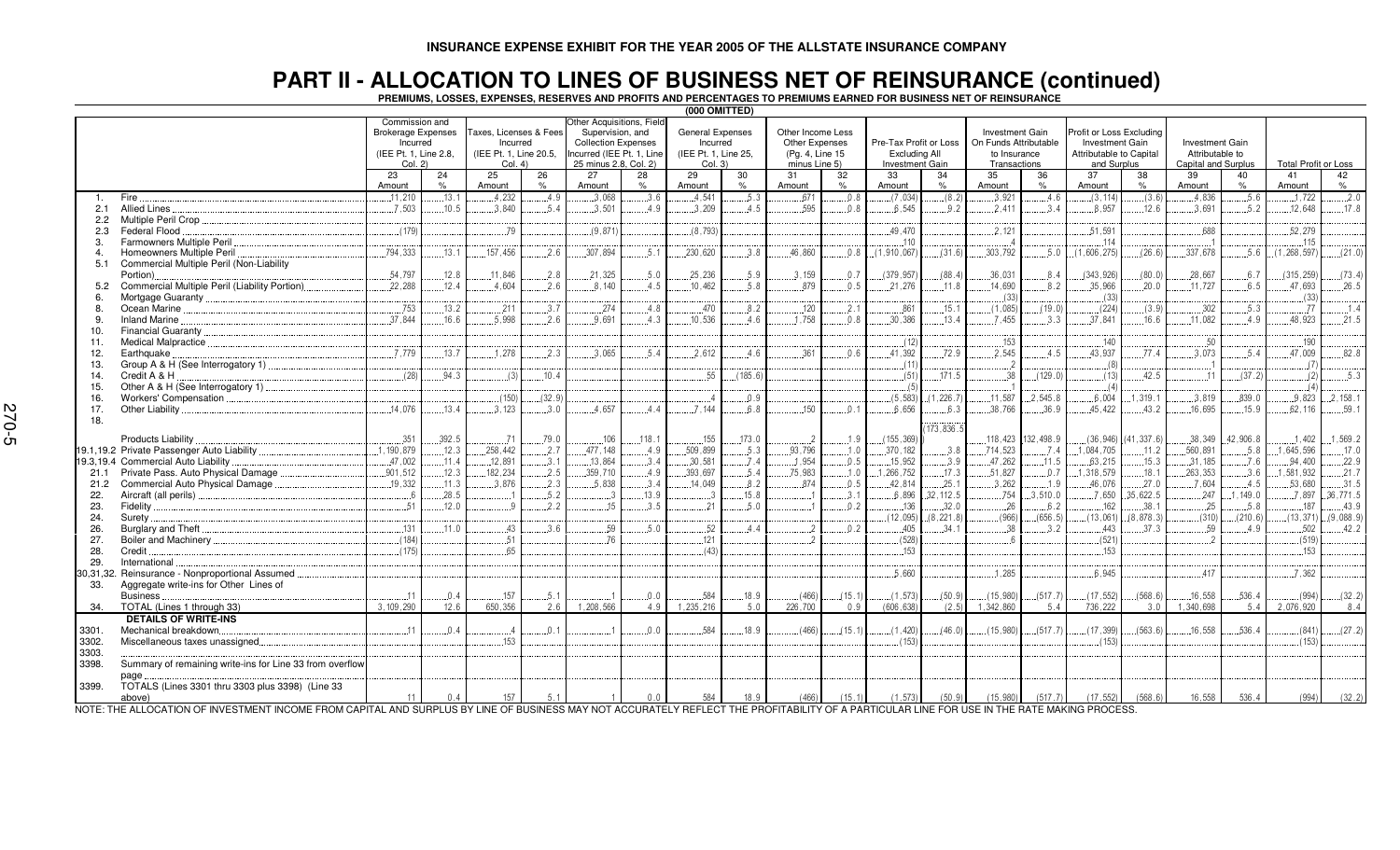#### **PART III - ALLOCATION TO LINES OF DIRECT BUSINESS WRITTEN**

**PREMIUMS, LOSSES, EXPENSES, RESERVES AND PROFITS AND PERCENTAGES TO PREMIUMS EARNED FOR DIRECT BUSINESS WRITTEN**

|       |                                            |                  |                |                        |                |               |      |                      |            | (000 OMITTED)            |        |                     |          |                      |             |                         |                 |                        |         |                         |           |                  |       |
|-------|--------------------------------------------|------------------|----------------|------------------------|----------------|---------------|------|----------------------|------------|--------------------------|--------|---------------------|----------|----------------------|-------------|-------------------------|-----------------|------------------------|---------|-------------------------|-----------|------------------|-------|
|       |                                            | Premiums Written |                | <b>Premiums Earned</b> |                |               |      | <b>Incurred Loss</b> |            | Defense and              |        |                     |          | <b>Unpaid Losses</b> |             | Defense and             |                 |                        |         |                         |           |                  |       |
|       |                                            | (Pq. 8, Pt. 1B,  |                | (Sch. T. Line 58.      |                | Dividends to  |      | (Sch. T. Line 58.    |            | Cost Containment         |        | Adjusting and Other |          | (Sch. T. Line 58.    |             | <b>Cost Containment</b> |                 | Adjusting and Other    |         | <b>Unearned Premium</b> |           |                  |       |
|       |                                            | Col. 1)          |                | Col. 3)                |                | Policyholders |      | Col. 6)              |            | <b>Expenses Incurred</b> |        | Expenses Incurred   |          | Col. 7)              |             | <b>Expenses Unpaid</b>  |                 | <b>Expenses Unpaid</b> |         | Reserves                |           | Agents' Balances |       |
|       |                                            |                  | $\overline{c}$ | 3                      | $\overline{4}$ | 5             | 6    |                      | 8          | - 9                      | 10     | 11                  | 12       | 13                   | 14          | 15                      | 16              | 17                     | 18      | 19                      | 20        | 21               | 22    |
|       |                                            | Amount           | $\%$           | Amount                 | $\%$           | Amount        | $\%$ | Amount               | %          | Amount                   | %      | Amount              | %        | Amount               | $\%$        | Amount                  | $\%$            | Amount                 | %       | Amount                  | $\%$      | Amount           | $\%$  |
| 1.    | Fire                                       | .36,400          | <b>XXX</b>     | .41,60                 | .100.0         |               |      | 20,292               | .48.8      | .722                     | .1.7   | 3.558               | .8.6     | .10, 158             | .24.4       | 286                     | .0.7            | .1,570                 | .3.8    | .18,541                 | .44.6     | .823             | .2.0  |
| 2.1   | <b>Allied Lines</b>                        | .22,082          | .XXX.          | .25,130                | .100.0         |               |      | 13, 179              | .52.4      | 475                      | .1.9   | .7.848              | .31.2    | 6.888                | .27.4       | .438                    | 1.7             | .3,298                 | .13.1   | 11,254                  | .44.8     | 499              | .2.0  |
|       | Multiple Peril Crop                        |                  | XXX.           |                        | .100.0         |               |      |                      |            |                          |        |                     |          |                      |             |                         |                 |                        |         |                         |           |                  |       |
| 2.3   | Federal Flood                              | .205, 329        | <b>XXX</b>     | .193.623               | .100.0         |               |      | .3.294.129           | .701.3     | .254                     | .0.1   | (30, 706)           | (15.9)   | .742,710             | .383.6      | .254                    | $\theta$ .      | .56,731                | .29.3   | .105,096                | .54.3     | 4.640            | .2.4  |
| 3.    | Farmowners Multiple Peril                  |                  | XXX.           |                        | 100.0          |               |      |                      |            |                          |        |                     |          |                      |             |                         |                 |                        |         |                         |           |                  |       |
| 4.    | Homeowners Multiple Peril                  | .3,493,228       | <b>XXX</b>     | .3.491.434             | .100.0         |               |      | .3.048.184           | .87.3      | .63.624                  | 1.8    | .456.807            | .13.1    | 1,782,924            | .51.1       | .117,955                | 3.4             | 188,483                | .5.4    | .1,803,896              | 51.7      | 78.942           | .2.3  |
| 5.1   | <b>Commercial Multiple Peril</b>           |                  |                |                        |                |               |      |                      |            |                          |        |                     |          |                      |             |                         |                 |                        |         |                         |           |                  |       |
|       | (Non-LiabilityPortion)                     | .425,400         | <b>XXX</b>     | .419,590               | .100.0         |               |      | .616,821             | .147.0     | .11,333                  | .2.7   | .103,922            | 24.8     | .422,526             | .100.7      | .16, 263                | 3.9             | .49,752                | .11.9   | .213,194                | .50.8     | .9.613           | .2.3  |
|       | 5.2 Commercial Multiple Peril              |                  |                |                        |                |               |      |                      |            |                          |        |                     |          |                      |             |                         |                 |                        |         |                         |           |                  |       |
|       | (Liability Portion).                       | .177,821         | XXX.           | .176, 845              | .100.          |               |      | .84.055              | 47.5       | .23,513                  | .13.3  | .13.321             | .7.5     | 129,308              | 73.1        | .35,660                 | .20.2           | .6.721                 | 3.8     | 87,512                  | 49.5      | 4.019            | .2.3  |
|       | Mortgage Guaranty                          |                  | XXX.           |                        | .100.0         |               |      |                      |            |                          |        |                     |          |                      |             |                         |                 |                        |         |                         |           |                  |       |
| 8.    | Ocean Marine                               | .4,204           | <b>XXX</b>     | .4.685                 | .100.0         |               |      | .1.262               | .26.9      | .120                     | .2.6   | 780                 | 16.6     | .508                 | .10.9       | .18                     | .0.4            | .279                   | .5.9    | 1.790                   | 38.2      | .95              | 2.0   |
| 9.    | <b>Inland Marine</b>                       | .137,517         | <b>XXX</b>     | .140.14                | .100.0         |               |      | .60.644              | 43.3       | 941                      | 0.7    | .22,566             | 16.1     | 17.734               | 12.7        | 387                     | 0.3             | 5.319                  | 3.8     | .66.128                 | 47.2      | 3.108            | .2.2  |
| 10.   | <b>Financial Guaranty</b>                  |                  | <b>XXX</b>     |                        | .100.0         |               |      |                      |            |                          |        |                     |          |                      |             |                         |                 |                        |         |                         |           |                  |       |
| 11.   | <b>Medical Malpractice</b>                 |                  | .XXX.          |                        | .100.          |               |      |                      |            |                          |        |                     |          | .300                 |             | 3'                      |                 | -5                     |         |                         |           |                  |       |
| 12.   | Earthquake.                                | .37,265          | <b>XXX</b>     | .37,251                | .100.0         |               |      | (4, 816)             | (12.9)     | (242)                    | (0.7)  | .6.020              | 16.2     | .6.161               | 16.5        | .3.183                  | 85              | .6.993                 | .18.8   | .18.948                 | 50.9      | 842              | .2.3  |
| 13.   | Group A & H (See Interrogatory 1)          |                  | XXX.           |                        | .100.0         |               |      |                      |            |                          |        |                     |          |                      |             |                         |                 |                        |         |                         |           |                  |       |
| 14.   | Credit A & H                               | (330)            | .XXX           |                        | $(29)$ . 100.  |               |      | .397                 | (1, 346.1) |                          |        | (40)                | .135.7   | .395                 | (1, 340.2)  |                         |                 |                        |         |                         | 3.8       | (7)              | .25.3 |
| 15.   | Other A & H (See Interrogatory 1)          |                  | XXX.           |                        | .100.0         |               |      |                      |            |                          |        |                     |          |                      |             |                         |                 |                        |         |                         |           |                  |       |
| 16.   | Workers' Compensation                      | 47               | .XXX           |                        | $(293)$ . 100. |               |      | .9.318               | (3, 175.7) | 173                      | (58.8) | (3,736)             | .1,273.1 | .82,770              | (28, 208.4) | .1.439                  | (490.6)         | .1,817                 | (619.4) |                         | $(0.0)$ . |                  | (0.4) |
| 17.   | Other Liability                            | .78,589          | <b>XXX</b>     | .79.416                | .100.0         |               |      | .24,259              | .30.5      | .14,004                  | .17.6  | .20,736             | .26.1    | .263,237             | 331.5       | .61.519                 | .77.5           | .15,088                | .19.0   | .38,402                 | 48.4      | 1.776            | 2.2   |
| 18.   | Products Liability                         | .2,547           | <b>XXX</b>     | .2,665                 | .100.0         |               |      | .92.568              | 3,473.5    | .1,348                   | .50.6  | .9.966              | .374.0   | 1, 122, 780          | .42, 130.9  | .369,039                | .13.847.7       | .28,988                | .087.7  | .1,269                  | .47.6     | .58              | .2.2  |
|       | 19.1,19.2 Private Passenger Auto Liability | .5,015,712       | <b>XXX</b>     | 5.099.429              | .100.0         |               |      | 3,050,317            | .59.8      | .152,630                 | .3.0   | .617,741            | .12.1    | .5, 290, 120         | .103.7      | .890.917                | .17.5           | .560,399               | .11.0   | .1,267,926              | 24.9      | 113,349          | .2.2  |
|       | 19.3,19.4 Commercial Auto Liability        | .207,124         | .XXX.          | .202, 807              | .100.0         |               |      | .103,783             | .51.2      | .15.240                  | .7.5   | .20.313             | .10.0    | .224,605             | .110.7      | .26,243                 | .12.9           | .12,908                | .6.4    | .101,744                | .50.2     | 4.681            | .2.3  |
| 21.1  | Private Pass. Auto Physical Damage         | .3,679,011       | .XXX.          | .3.708.094             | .100.0         |               |      | .1,777,354           | 47.9       | .8.385                   | .0.2   | .319,090            | 8.6      | .117,687             | 3.2         | .2.657                  | .0.             | .70,987                | 1.9     | .889,213                | 24.0      | 83.141           | .2.2  |
| 21.2  | Commercial Auto Physical Damage            | .80,966          | .XXX.          | .81,935                | .100.0         |               |      | .33,980              | .41.5      | 457                      | 0.6    | 8.359               | 10.2     | 1,284                | .1.6        | 47                      | 0.1             | .1,321                 | 1.6     | 39,494                  | .48.2     | 1.830            | .2.2  |
| 22.   | Aircraft (all perils).                     | .51              | .XXX.          | 52                     | .100.0         |               |      | (4)                  | (8.0)      |                          | .2.1   |                     |          | .96                  | .185.0      |                         |                 |                        |         | .25                     | 47.7      |                  | .2.2  |
| 23.   | Fidelity                                   | .424             | .XXX.          | .426                   | .100.0         |               |      | .101                 | .23.6      |                          |        | .115                | .27.1    | .178                 | .41.7       |                         | $\mathcal{A}$ . | .21                    | .5.0    | .206                    | .48.3     | .10              | .2.3  |
| 24.   | Surety.                                    |                  | XXX.           | 147                    | .100.0         |               |      | (75)                 | (50.9)     | (5)                      | (3.3)  | .66                 | .45.0    | .238                 | .162.1      | .23                     | .15.8           | .93                    | .63.1   | .40                     | .27.1     |                  |       |
| 26.   | Burglary and Theft                         | .1.098           | .XXX.          | .1.121                 | .100.0         |               |      | .412                 | .36.8      |                          |        | 77                  | 6.9      | .47                  | .4.2        |                         |                 | .142                   | .12.6   | .534                    | .47.6     | .25              | .2.2  |
| 27.   | Boiler and Machinery                       | .1.986           | XXX.           | .1.926                 | .100.0         |               |      | .363                 | .18.8      |                          |        | .501                | .26.0    | 206                  | .10.7       |                         |                 | 68.                    | 3.5     | .951                    | .49.4     | 45               | .2.3  |
| 28.   | Credit                                     |                  | <b>XXX</b>     |                        | .100.0         |               |      |                      |            |                          |        |                     |          |                      |             |                         |                 |                        |         |                         |           |                  |       |
| 29.   | International                              |                  | <b>XXX</b>     |                        | .100.          |               |      |                      |            |                          |        |                     |          |                      |             |                         |                 |                        |         |                         |           |                  |       |
| 33.   | Aggregate write-ins for Other Lines of     |                  |                |                        |                |               |      |                      |            |                          |        |                     |          |                      |             |                         |                 |                        |         |                         |           |                  |       |
|       | <b>Business</b>                            |                  | .XXX.          | .2.82                  | .100.          |               |      | .2.054               | .72.8      | .44                      | .1.6   | .1,135              | 40.2     | .82                  | .2.9        |                         |                 | .654                   | .23.2   | .2,971                  | .105.3    |                  |       |
| 34.   | TOTAL (Lines 1 through 33)                 | 13.606.484       | <b>XXX</b>     | 13.710.819             | 100.0          |               |      | 12.228.576           | 89.2       | 293.016                  | 2.1    | 1.578.445           | 11.5     | 10.222.943           | 74.6        | 1.526.365               | 11.1            | 1.011.639              | 74      | 4.669.132               | 34.1      | 307.489          | 2.2   |
|       | <b>DETAILS OF WRITE-INS</b>                |                  |                |                        |                |               |      |                      |            |                          |        |                     |          |                      |             |                         |                 |                        |         |                         |           |                  |       |
| 3301. | Mechanical breakdown.                      |                  | .XXX.          | 2.821                  | .100.0         |               |      | 2.054                | 72.8       | 44                       | 1.6    | .1.135              | 40.2     | .82                  | 2.9         |                         |                 | 654                    | 23.2    | .2.971                  | 105.3     |                  |       |
| 3302. | Miscellaneous taxes unassigned             |                  | XXX.           |                        | .100.0         |               |      |                      |            |                          |        |                     |          |                      |             |                         |                 |                        |         |                         |           |                  |       |
| 3303. |                                            |                  | <b>XXX</b>     |                        | .100.0         |               |      |                      |            |                          |        |                     |          |                      |             |                         |                 |                        |         |                         |           |                  |       |
| 3398. | Summary of remaining write-ins for         |                  |                |                        |                |               |      |                      |            |                          |        |                     |          |                      |             |                         |                 |                        |         |                         |           |                  |       |
|       | Line 33 from overflow page                 |                  | <b>XXX</b>     |                        | .100.0         |               |      |                      |            |                          |        |                     |          |                      |             |                         |                 |                        |         |                         |           |                  |       |
| 3399. | TOTALS (Lines 3301 thru 3303 plus          |                  |                |                        |                |               |      |                      |            |                          |        |                     |          |                      |             |                         |                 |                        |         |                         |           |                  |       |
|       |                                            |                  |                |                        |                |               |      |                      | 72.8       |                          |        |                     |          | 82                   | 2.9         |                         |                 |                        | 23.2    |                         |           |                  |       |
|       | 3398) (Line 33 above)                      |                  | 9 XXX          | $2,821$ 100.0          |                |               |      | 2,054                |            | 44                       | 1.6    | 1,135               | 40.2     |                      |             |                         |                 | 654                    |         | 2,971                   | 105.3     |                  |       |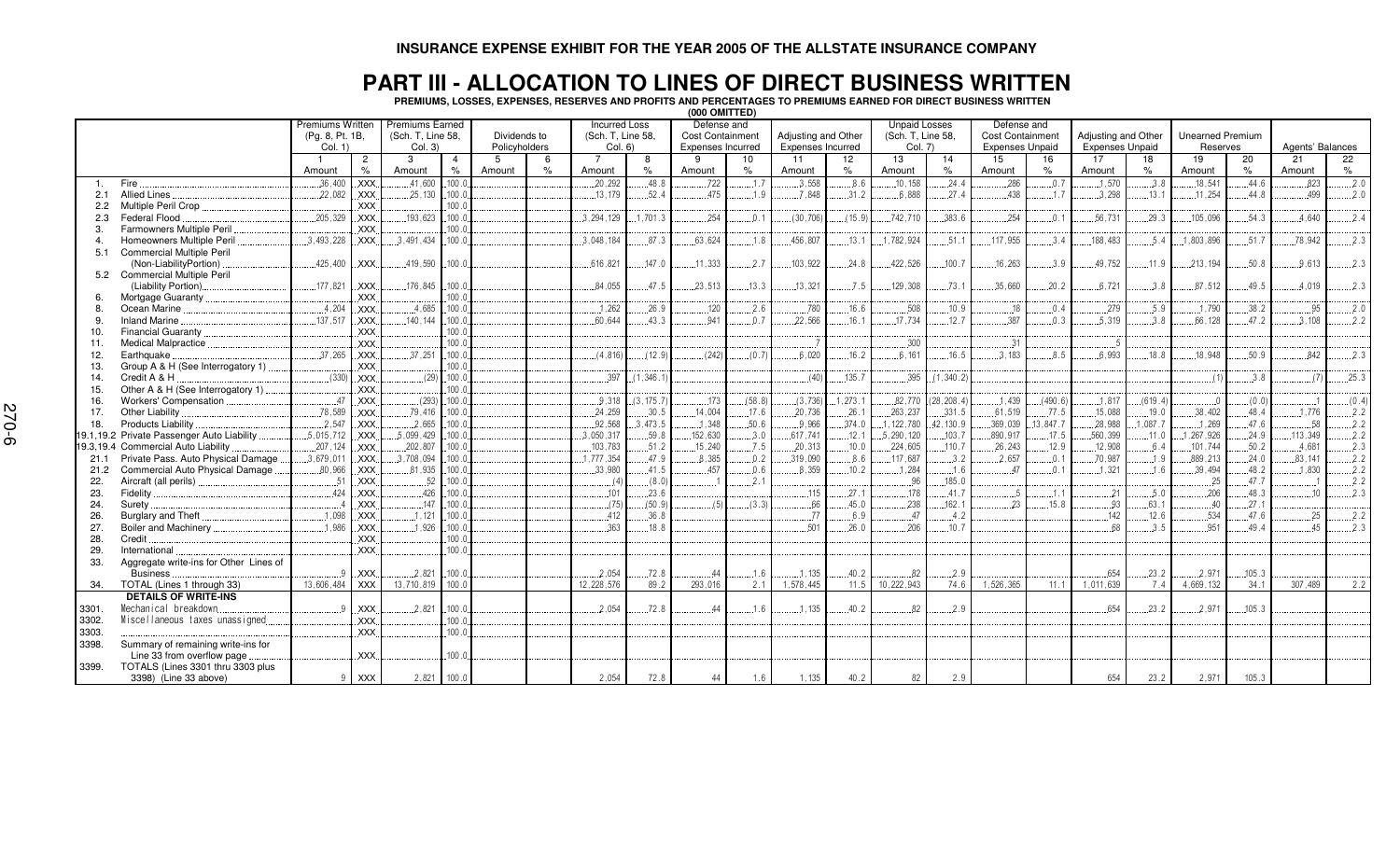#### **PART III - ALLOCATION TO LINES OF DIRECT BUSINESS WRITTEN (continued)**

**PREMIUMS, LOSSES, EXPENSES, RESERVES AND PROFITS AND PERCENTAGES TO PREMIUMS EARNED FOR DIRECT BUSINESS WRITTEN**

| (000 OMITTED) |  |
|---------------|--|
|---------------|--|

|                         |                                                                                                                          | Commission and Brokerage<br>Expenses Incurred |       | Taxes. Licenses &<br>Fees Incurred |      | Other Acquisitions, Field<br>Supervision, and Collection<br>Expenses Incurred |         | General Expenses Incurred |         |                | Other Income Less Expenses |               | Pre-Tax Profit or Loss Excluding<br>All Investment Gain |
|-------------------------|--------------------------------------------------------------------------------------------------------------------------|-----------------------------------------------|-------|------------------------------------|------|-------------------------------------------------------------------------------|---------|---------------------------|---------|----------------|----------------------------|---------------|---------------------------------------------------------|
|                         |                                                                                                                          | 23                                            | 24    | 25                                 | 26   | 27                                                                            | 28      | 29                        | 30      | 31             | 32                         | 33            | 34                                                      |
|                         |                                                                                                                          | Amount                                        | $\%$  | Amount                             | $\%$ | Amount                                                                        | $\%$    | Amount                    | $\%$    | Amount         | $\%$                       | Amount        | $\%$                                                    |
| 1.                      | <b>Fire</b>                                                                                                              | .4.529                                        | .10.9 | 839                                | .2.0 | 2.115                                                                         | .5.1    | 2,775                     | .6.7    | 501            | .1.2                       | 7,272         | .17.5                                                   |
| 2.1                     | Allied Lines.                                                                                                            | 2.837                                         | .11.3 | .542                               | 2.2  | .1.275                                                                        | 5.1     | 1.662                     | 6.6     | .256           | .1.0                       | (2, 432)      | (9.7)                                                   |
| $2.2^{\circ}$           |                                                                                                                          |                                               |       |                                    |      |                                                                               |         |                           |         |                |                            |               |                                                         |
| 2.3                     | Federal Flood                                                                                                            | (179)                                         | (0.1) | 79                                 | 0.0  | (9,871)                                                                       | (5.1)   | (8, 793)                  | (4.5)   |                |                            | (3,051,289)   | (1, 575.9)                                              |
| 3.                      | Farmowners Multiple Peril                                                                                                |                                               |       |                                    |      |                                                                               |         |                           |         |                |                            |               |                                                         |
| $\overline{4}$          | Homeowners Multiple Peril                                                                                                | .409,513                                      | .11.7 | .90,984                            | .2.6 | 182,631                                                                       | .5.2    | .117,567                  | .3.4    | .31,628        | .0.9                       | (846, 248)    | (24.2)                                                  |
| 5.1                     | Commercial Multiple Peril (Non-Liability Portion)                                                                        | 51,179                                        | .12.2 | .11.202                            | .2.7 | .20,130                                                                       | 4.8     | .23,819                   | .5.7    | .3.100         | 0.7                        | (415, 716)    | (99.1)                                                  |
| 5.2                     | Commercial Multiple Peril (Liability Portion)                                                                            | .21.560                                       | .12.2 | 4.505                              | 2.5  | .7.886                                                                        | 4.5     | .10.348                   | 5.9     | 859            | 0.5                        | .12.517       | .7.1                                                    |
| 6.                      |                                                                                                                          |                                               |       |                                    |      |                                                                               |         |                           |         |                |                            |               |                                                         |
| 8.                      |                                                                                                                          | .514                                          | .11.0 | .184                               | .3.9 | .270                                                                          | .5.8    | .443                      | .9.4    | .98            | 2.1                        | .1,210        | .25.8                                                   |
| 9.                      | <b>Inland Marine</b>                                                                                                     | 16.430                                        | 11.7  | .3.550                             | 2.5  | 7.430                                                                         | 5.3     | 6.885                     | 4.9     | .403           | 1.0                        | .23.100       | .16.5                                                   |
| 10.                     |                                                                                                                          |                                               |       |                                    |      |                                                                               |         |                           |         |                |                            |               |                                                         |
| 11.                     |                                                                                                                          |                                               |       |                                    |      |                                                                               |         |                           |         |                |                            | (7)           |                                                         |
| 12.                     | Earthquake.                                                                                                              | .4,572                                        | .12.3 | .795                               | .2.1 | .2.097                                                                        | .5.6    | 1,492                     | .4.0    | .274           | 0.7                        | .27,607       | .74.1                                                   |
| 13.                     |                                                                                                                          |                                               |       |                                    |      |                                                                               |         |                           |         |                |                            |               |                                                         |
| 14.                     | Credit A & H                                                                                                             | (28)                                          | 94.3  | (3)                                | 10.4 |                                                                               |         | 55                        | (185.6) |                |                            | (410)         | .1.391.4                                                |
| 15.                     |                                                                                                                          |                                               |       |                                    |      |                                                                               |         |                           |         |                |                            |               |                                                         |
| 16.                     |                                                                                                                          |                                               |       |                                    |      |                                                                               |         |                           | (0.2)   |                |                            | (6,049)       | .2.061.7                                                |
| 17.                     | Other Liability                                                                                                          | 9,374                                         | 11.8  | .2,484                             | 3.1  | .4,145                                                                        | 5.2     | .5,667                    | .7.1    | .43            | 0.1                        | (1, 210)      | (1.5)                                                   |
| 18.                     |                                                                                                                          | .351                                          | .13.2 |                                    | 2.7  | .106                                                                          | 4.0     | .155                      | .5.8    |                | .0.1                       | (101, 897)    | (3,823.5)                                               |
|                         |                                                                                                                          | .600,006                                      | .11.8 | .140.479                           | 2.8  | 281.284                                                                       | .5.5    | .263,349                  | .5.2    | .53.810        | 1.1                        | .47.432       | 0.9                                                     |
|                         | 19.3,19.4 Commercial Auto Liability                                                                                      | .23,460                                       | .11.6 | .5,173                             | .2.6 | .6,821                                                                        | 3.4     | .13,141                   | .6.5    | .698           | .0.3                       | .15,574       | .7.7                                                    |
| 21.1                    | Private Pass. Auto Physical Damage                                                                                       | 438,313                                       | .11.8 | 100,312                            | .2.7 | .207,356                                                                      | .5.6    | .202,093                  | .5.5    | .43,975        | .1.2                       | .699, 166     | .18.9                                                   |
| 21.2                    | Commercial Auto Physical Damage                                                                                          | .9,402                                        | .11.5 | 1.946                              | 2.4  | .2,803                                                                        | .3.4    | .5,794                    | .7.1    | 331            | 0.4                        | .19,526       | .23.8                                                   |
| 22.                     |                                                                                                                          | 6                                             | .11.8 |                                    | .2.1 | $\cdot$ 3                                                                     | 5.7     | 3                         | .6.5    |                | 1.3                        | 42            | .81.0                                                   |
| 23.                     |                                                                                                                          | 51                                            | .12.0 |                                    | 2.2  | 15                                                                            | 3.5     | 21                        | .5.0    |                | 0.2                        | 114           | .26.7                                                   |
| 24.                     | Surety.                                                                                                                  |                                               |       |                                    |      |                                                                               |         |                           |         |                |                            | .161          | .109.3                                                  |
| 26.                     |                                                                                                                          | .131                                          | .11.7 | .24                                | .2.2 | .59                                                                           | .5.3    | .52                       | .4.6    | $\overline{2}$ | 0.2                        | 368           | .32.8                                                   |
| 27.                     |                                                                                                                          | 251                                           | .13.0 | 52                                 | 2.7  | 76                                                                            | 4.0     | 121                       | 6.3     | $\mathfrak{D}$ | 0.1                        | 564           | .29.3                                                   |
| 28.                     | Credit                                                                                                                   |                                               |       |                                    |      |                                                                               |         | (43)                      |         |                |                            | 43            |                                                         |
| 29.                     | International                                                                                                            |                                               |       |                                    |      |                                                                               |         |                           |         |                |                            |               |                                                         |
| 33.                     | Aggregate write-ins for Other Lines of Business                                                                          | .11                                           | .0.4  |                                    | 0.1  |                                                                               | $0.0$ . | 532                       | .18.8   | (424)          | (15.0)                     | (1, 382)      | (49.0)                                                  |
| 34.                     | TOTAL (Lines 1 through 33)                                                                                               | 1,592,284                                     | 11.6  | 363,233                            | 2.6  | 716,630                                                                       | 5.2     | 647, 138                  | 4.7     | 136,559        | 1.0                        | (3, 571, 943) | (26.1)                                                  |
| 3301.<br>3302.          | <b>DETAILS OF WRITE-INS</b><br>Mechanical breakdown.<br>Miscellaneous taxes unassigned                                   | 11                                            | 0.4   |                                    | .0.1 | $\overline{1}$                                                                | 0.0     | 532                       | .18.8   | (424)          | (15.0)                     | (1, 382)      | $(49.0)$                                                |
| 3303.<br>3398.<br>3399. | Summary of remaining write-ins for Line 33 from overflow page<br>TOTALS (Lines 3301 thru 3303 plus 3398) (Line 33 above) | 11                                            | 0.4   |                                    | 0.1  |                                                                               | 0.0     | 532                       | 18.8    | (424)          | (15.0)                     | (1, 382)      | (49.0)                                                  |